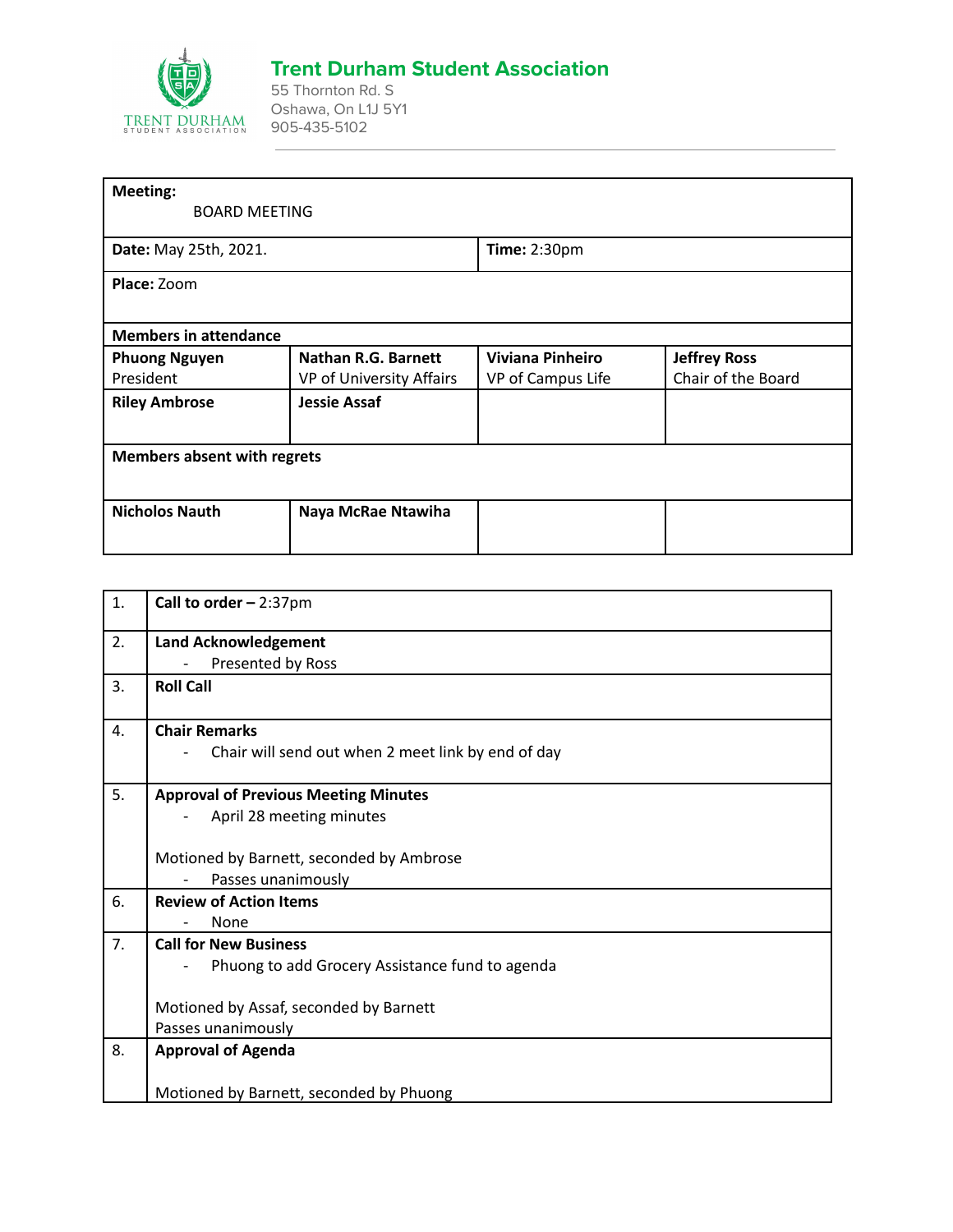

|     | Passes unanimously                                                                                                                                                                                                                                                                                                                                  |
|-----|-----------------------------------------------------------------------------------------------------------------------------------------------------------------------------------------------------------------------------------------------------------------------------------------------------------------------------------------------------|
| 9.  | <b>Declaration of Conflict of Interest</b>                                                                                                                                                                                                                                                                                                          |
|     |                                                                                                                                                                                                                                                                                                                                                     |
| 10. | <b>Executive and Board Updates</b>                                                                                                                                                                                                                                                                                                                  |
|     | Overview of exec updates (Attached in board drives)                                                                                                                                                                                                                                                                                                 |
|     |                                                                                                                                                                                                                                                                                                                                                     |
|     | The three executives gave an update of what they have been working on over the past month.                                                                                                                                                                                                                                                          |
| 11. | <b>Board Updates</b>                                                                                                                                                                                                                                                                                                                                |
|     | Nguyen checked in on board members to see how they are adjusting to the role                                                                                                                                                                                                                                                                        |
| 12. | Trent Durham return to campus plan                                                                                                                                                                                                                                                                                                                  |
|     | Ambrose inquired about whether the administration has been in touch with the<br>executives.                                                                                                                                                                                                                                                         |
|     | Nguyen spoke about her communication with the University, and how they are on the<br>same page on most issues. She spoke about the University's plan to have as many in<br>person classes as possible but having some classes online for International students and<br>other students who can't attend classes in person.                           |
|     | Question by Ambrose: Is there any indication on when we may know more from the University?<br>Nguyen: No set date, the university is ready to pivot in any direction needed. The school is<br>prepared to have an online year again if need be. But their hope is not to have online year<br>again, but it will all depend on the vaccination rates |
| 13. | <b>Student Representatives on Committees 2021/2022</b><br>There are a number of committees that need to have student representatives on them.<br>Viv, Nathan, and I have selected what committees they will like to be on.                                                                                                                          |
|     | Motion by Barnett, seconded by Assaf to approve the following individuals to the committee                                                                                                                                                                                                                                                          |
|     | Teaching and Learning Advisory - Jessie Assaf                                                                                                                                                                                                                                                                                                       |
|     | Undergraduate Academic Policy - Riley Ambrose                                                                                                                                                                                                                                                                                                       |
|     |                                                                                                                                                                                                                                                                                                                                                     |
|     | Motion passed unanimously                                                                                                                                                                                                                                                                                                                           |
| 14. | Trans Health Care Bursary Partnership with TCSA and Trent's Centre for Women and Trans                                                                                                                                                                                                                                                              |
|     | People                                                                                                                                                                                                                                                                                                                                              |
|     | TCSA is working to provide services to trans individuals that are not covered by our<br>health and dental plan. They reached out to us to partner with them on this. Barnett is<br>asking for the amount for the summer semester, and re-evaluating the program at the<br>end of the summer.                                                        |
|     | BIRT TDSA partner with the Centre for Women and Trans People and the TCSA on the trans                                                                                                                                                                                                                                                              |
|     | non-medical health care bursary by allocating \$1750 in the summer semester for trans Trent                                                                                                                                                                                                                                                         |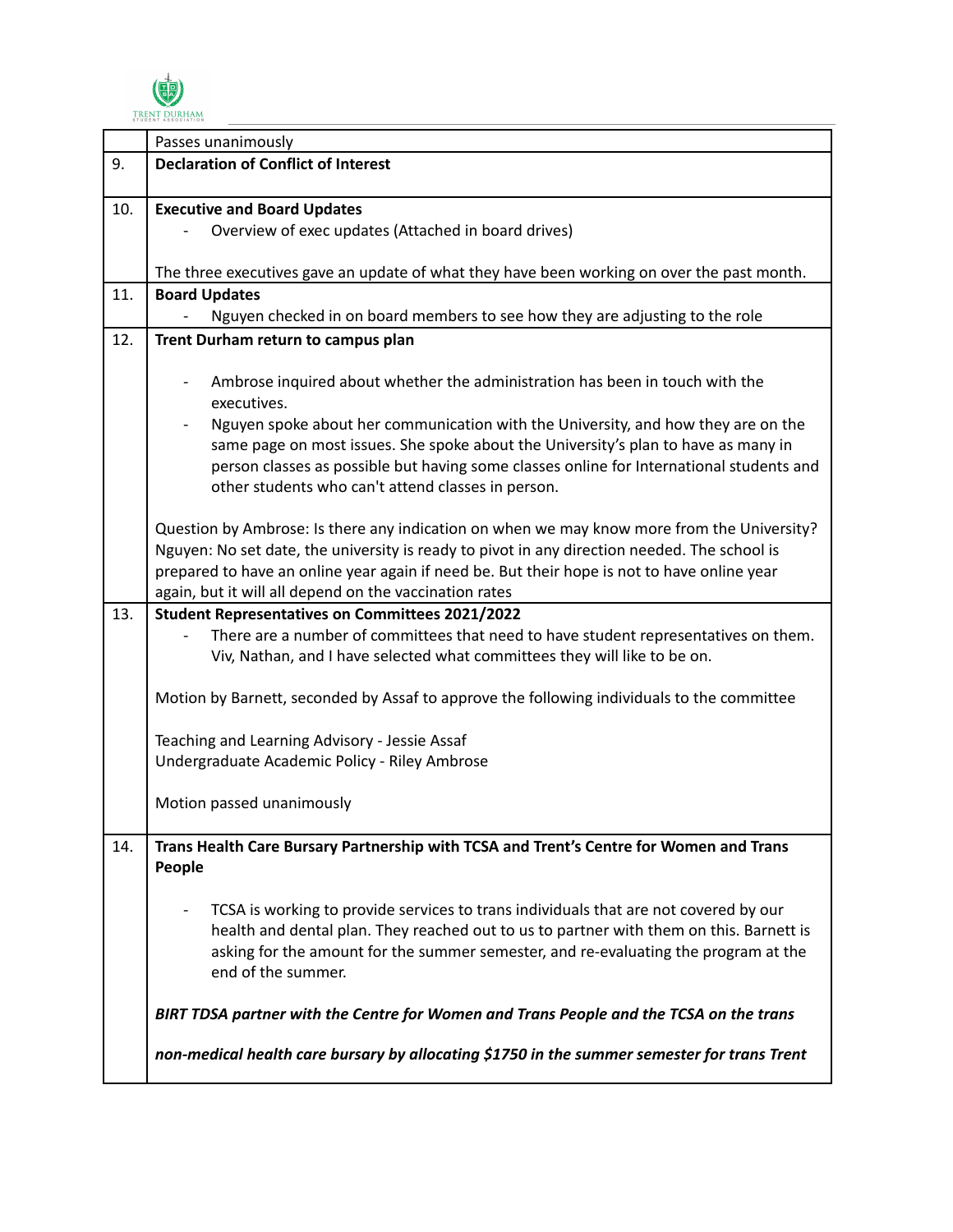

|     | Durham students to access.                                                                  |
|-----|---------------------------------------------------------------------------------------------|
|     | Motioned by Barnett, seconded by Ambrose<br>$\overline{\phantom{a}}$                        |
|     | Motion passes unanimously                                                                   |
|     |                                                                                             |
|     | BIFRT TDSA re-evaluate whether additional funding is necessary based on program usage in    |
|     | August, 2021.                                                                               |
|     | Motioned by Barnett, seconded by Ambrose<br>$\overline{\phantom{a}}$                        |
|     | Motion passes unanimously                                                                   |
|     |                                                                                             |
| 15. | <b>Statement of Solidarity with Palestine</b>                                               |
|     | The execs have developed a statement of support with Palestine. The TDSA is taking a        |
|     | stance, and has some action items that they will also be doing. Barnett spoke about the     |
|     | BDS movement and the research behind it.                                                    |
|     | Ambrose pointed out a couple of grammatical changes to the statement which Barnett          |
|     | considered friendly.                                                                        |
|     | Question by Assaf: Does the TDSA use any products on the BDS list                           |
|     | Barnett: To the best of my knowledge, no.                                                   |
|     |                                                                                             |
|     | Question by Ambrose: Does this mean the TDSA is officially joining the BDS movement         |
|     | Barnett: No, this is a statement of solidarity and does not include officially joining the  |
|     | movement.                                                                                   |
|     |                                                                                             |
|     | Question by Ambrose: How will the message be communicated to students?                      |
|     | Barnett: Social Media, and Website                                                          |
|     | Phuong: We will link it on our social media, and put it on the website on our stances page. |
|     |                                                                                             |
|     | BIRT TDSA board of directors approve the statement of solidarity message with Palestine as  |
|     | outlined in the document attached.                                                          |
|     | Motioned by Barnett, seconded by Nguyen                                                     |
|     | Motion passes unanimously<br>$\overline{\phantom{0}}$                                       |
|     |                                                                                             |
| 16. | Plan for Emergency Board meeting re: board appointments                                     |
|     | New members of the board have to be approved and ratified by the current board. In          |
|     | order to make the new board eligible for the June meeting we need to have an                |
|     | emergency meeting early June to ratify their appointment.                                   |
| 17  | Approval of New credit card with Scotiabank                                                 |
|     |                                                                                             |
|     | Nguyen: Right now the TDSA does not have a credit card. We need to get one as soon as       |
|     | possible to make things more efficient. We are hoping to go with the Scotiabank visa        |
|     | Business card (silver version)                                                              |
|     |                                                                                             |